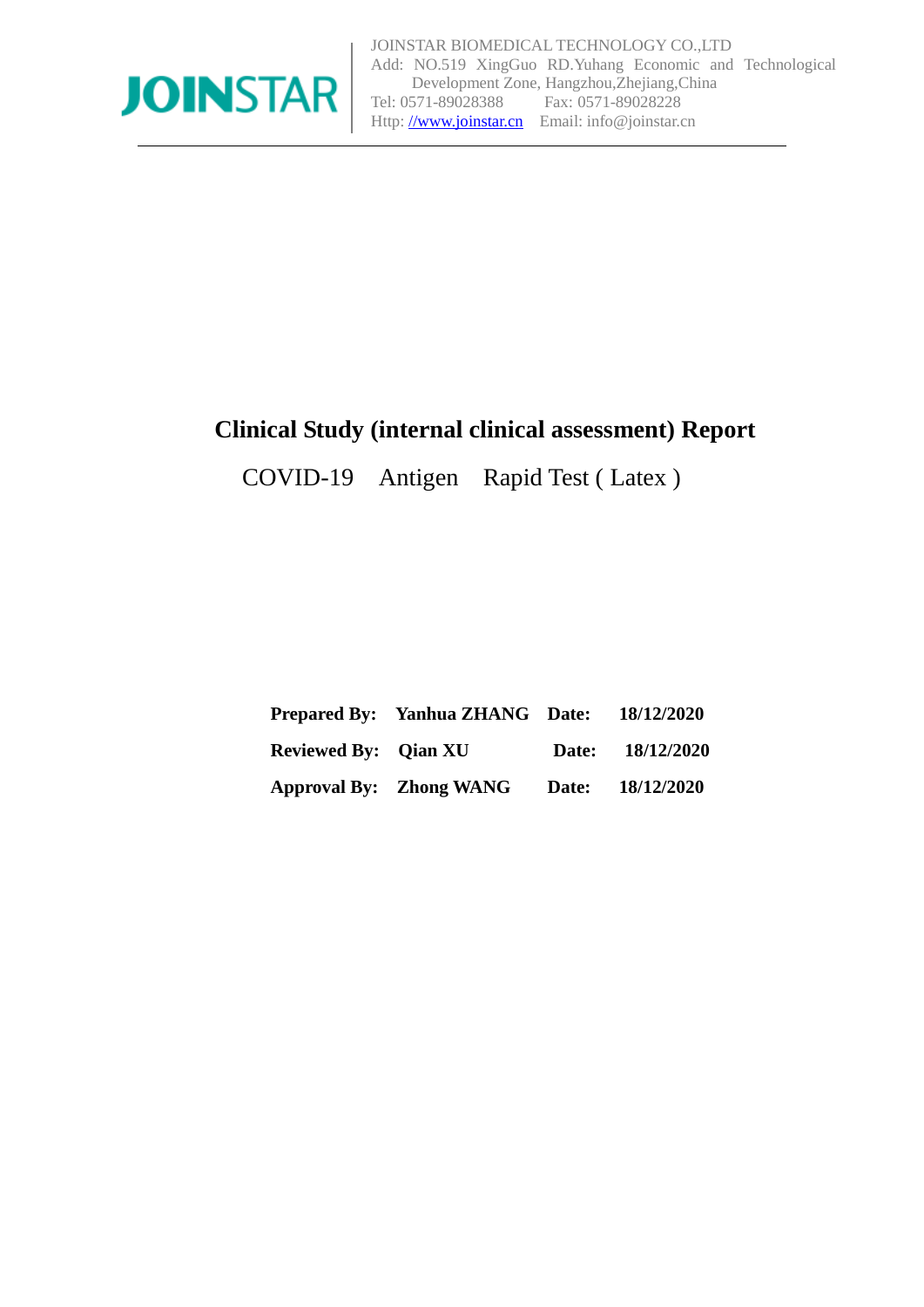

#### **1 Purpose:**

To determine the performance of COVID-19 Antigen Rapid Test compared to a commercially avaiable competitor assay.

#### **2 Operation Information**

2.3 Materials: COVID-19 Antigen Rapid

Lot: COV2008003L-T

Competitors: Novel Coronavirus (SARS-COV-2) Real Time Multiplex RT-PCR Kit produced by Shanghai ZJ Bio-Tech Co., Ltd., a commercial SARS-COV-2 kit approved by CFDA, is used as the "gold standard" reagent.

#### **3 Method:**

309 samples of the novel coronavirus SARS-CoV-2 from 103 COVID-19 patients and 318 samples from 106 healthy peoples were included in the testing plan. A total of 209 saliva samples, 209 sputum samples and 209 stool samples were tested in the COVID-19 Antigen Rapid assay and the Novel Coronavirus (SARS-COV-2) real-time multiplex RT-PCR kit, and the clinical sensitivity, specificity and overall agreement between the 2 assays calculated.

#### **4. Clinical research results and analysis**

4.1 Clinical research results

4.1.1 Test results are as follows:

|                          | Test reagent             |                                |          | RT-PCR                   |
|--------------------------|--------------------------|--------------------------------|----------|--------------------------|
| <b>Novel Coronavirus</b> | Saliva                   | Stool                          | Sputum   | throat<br>swab           |
| Health 1                 | $\equiv$                 | $\overline{\phantom{0}}$       | $\equiv$ | $\equiv$                 |
| Health 2                 |                          |                                |          | $\overline{\phantom{a}}$ |
| Health 3                 | $\equiv$                 | $\qquad \qquad =$              | $\equiv$ | $\overline{\phantom{m}}$ |
| Health 4                 |                          | $\qquad \qquad =$              | —        | $\overline{\phantom{0}}$ |
| Health 5                 | $\overline{\phantom{m}}$ | $\overline{\phantom{m}}$       | -        | $\overline{\phantom{m}}$ |
| Health 6                 |                          |                                | —        | $\overline{\phantom{0}}$ |
| Health 7                 |                          |                                |          | $\overline{\phantom{m}}$ |
| Health 8                 |                          |                                |          | $\overline{\phantom{a}}$ |
| Health 9                 | $\overline{\phantom{0}}$ | $\qquad \qquad \longleftarrow$ | -        | $\overline{\phantom{m}}$ |
| Health 10                | $\equiv$                 | $\equiv$                       | $\equiv$ | $\frac{1}{2}$            |
| Health 11                |                          |                                |          |                          |
| Health 12                | $\overline{\phantom{0}}$ | $\equiv$                       | $\equiv$ | $\frac{1}{2}$            |
| Health 13                |                          | $\overline{\phantom{0}}$       | —        | $\overline{\phantom{a}}$ |
| Health 14                | $\overline{\phantom{0}}$ | $\qquad \qquad \longleftarrow$ | —        | $\overline{\phantom{m}}$ |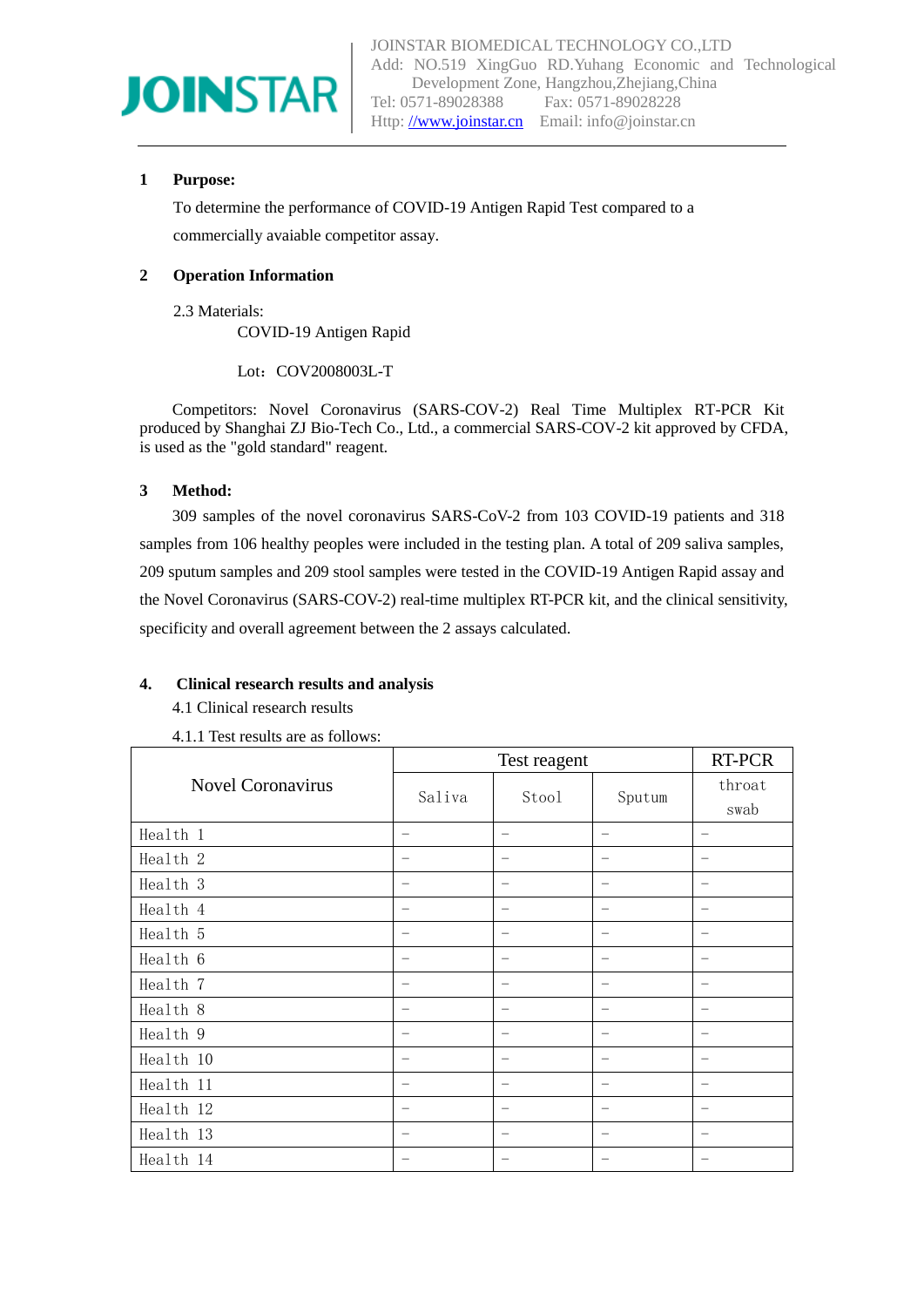

Add: NO.519 XingGuo RD.Yuhang Economic and Technological Development Zone, Hangzhou,Zhejiang,China<br>Tel: 0571-89028388 Fax: 0571-89028228 Fax: 0571-89028228

| Health 15 |                          |                          |                          |                          |
|-----------|--------------------------|--------------------------|--------------------------|--------------------------|
| Health 16 | $\equiv$                 |                          |                          |                          |
| Health 17 |                          |                          |                          | $\overline{\phantom{0}}$ |
| Health 18 |                          |                          |                          |                          |
| Health 19 |                          |                          |                          |                          |
| Health 20 |                          |                          |                          | $\overline{a}$           |
| Health 21 |                          |                          |                          |                          |
| Health 22 |                          |                          |                          |                          |
| Health 23 | $\equiv$                 | $\overline{\phantom{0}}$ | -                        | $\qquad \qquad -$        |
| Health 24 |                          | $\equiv$                 |                          | $\overline{\phantom{0}}$ |
| Health 25 |                          |                          |                          |                          |
| Health 26 | $\equiv$                 | $\equiv$                 | $\overline{\phantom{0}}$ | $\qquad \qquad -$        |
| Health 27 |                          | $\equiv$                 |                          | $\overline{\phantom{0}}$ |
| Health 28 | $\overline{a}$           | $\frac{1}{2}$            |                          |                          |
| Health 29 |                          |                          |                          |                          |
| Health 30 |                          |                          |                          |                          |
| Health 31 |                          | $\equiv$                 | —<br>—                   |                          |
| Health 32 |                          |                          |                          |                          |
| Health 33 |                          | $\qquad \qquad -$        | -                        |                          |
| Health 34 |                          | -                        |                          |                          |
| Health 35 | $\overline{a}$           | $\equiv$                 | $\overline{\phantom{0}}$ | $\qquad \qquad -$        |
| Health 36 |                          | $\qquad \qquad -$        |                          | $\frac{1}{2}$            |
| Health 37 |                          |                          |                          |                          |
| Health 38 |                          |                          |                          |                          |
| Health 39 |                          | $\overline{\phantom{m}}$ | $\overline{\phantom{0}}$ | $\overline{\phantom{0}}$ |
| Health 40 |                          |                          | $\overline{\phantom{0}}$ |                          |
| Health 41 |                          |                          |                          |                          |
| Health 42 |                          | $\qquad \qquad =$        | -                        |                          |
| Health 43 | $\equiv$                 | $\frac{1}{2}$            | $\equiv$                 | $\equiv$                 |
| Health 44 |                          |                          |                          |                          |
| Health 45 | $\rightarrow$            |                          | $\equiv$                 |                          |
| Health 46 | $\equiv$                 | $\overline{a}$           | $\overline{\phantom{0}}$ | $\frac{1}{2}$            |
| Health 47 | $\frac{1}{2}$            | $\frac{1}{2}$            | $\overline{a}$           | $\frac{1}{2}$            |
| Health 48 | $\overline{\phantom{0}}$ | $\equiv$                 | $\equiv$                 | $\equiv$                 |
| Health 49 |                          | $\overline{a}$           |                          | $\frac{1}{2}$            |
| Health 50 | $\overline{a}$           | $\frac{1}{2}$            | -                        | $\overline{a}$           |
| Health 51 | $\equiv$                 | $\equiv$                 | $\rightarrow$            | $\frac{1}{2}$            |
| Health 52 |                          | $\frac{1}{\sqrt{2}}$     | $\qquad \qquad -$        | $\equiv$                 |
| Health 53 | $\equiv$                 | $\equiv$                 | -                        | $\frac{1}{\sqrt{2}}$     |
| Health 54 | $\equiv$                 | $\equiv$                 | $\equiv$                 | $\frac{1}{\sqrt{2}}$     |
| Health 55 | $\equiv$                 | $\frac{1}{2}$            | $\equiv$                 | $\equiv$                 |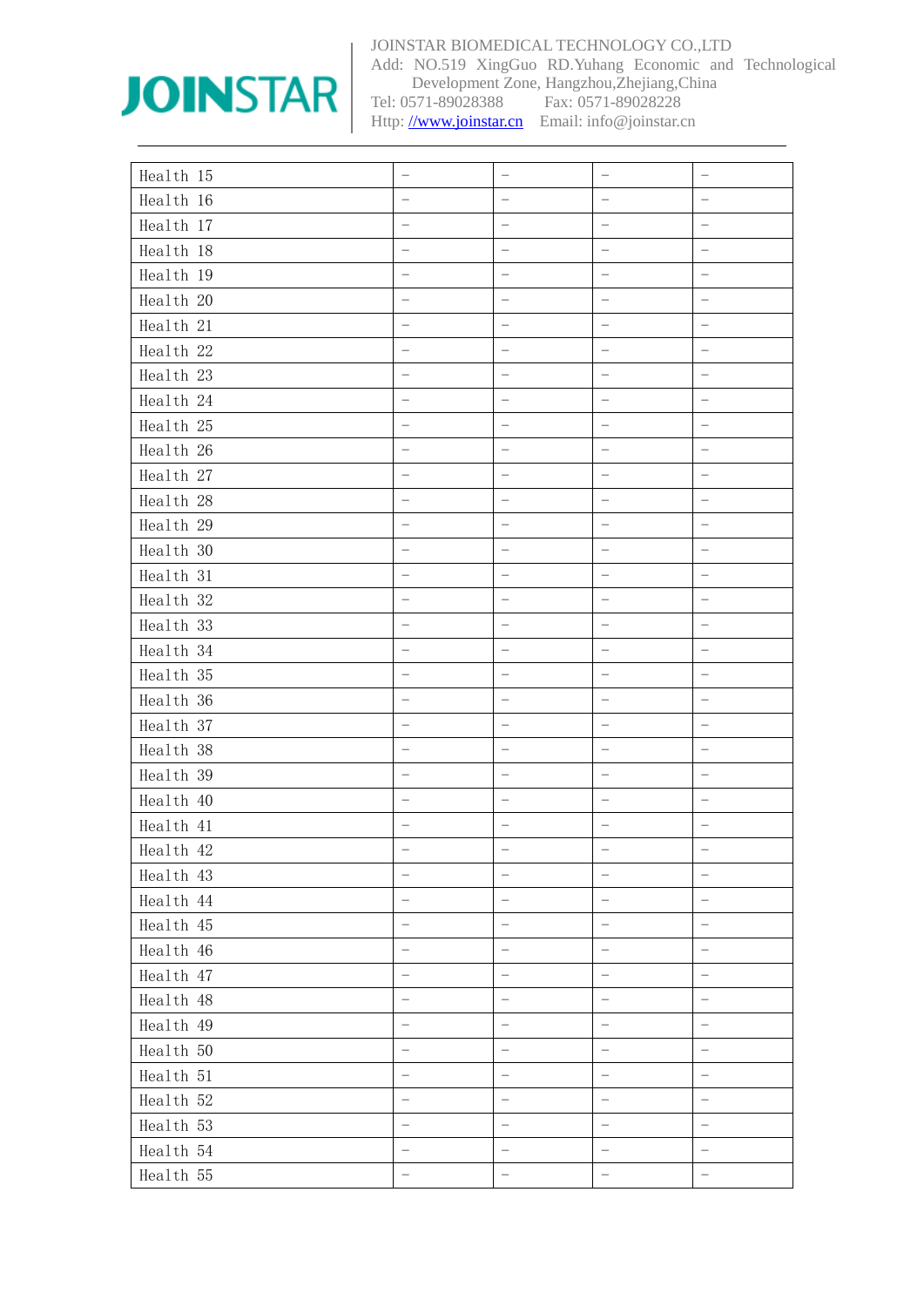

Add: NO.519 XingGuo RD.Yuhang Economic and Technological Development Zone, Hangzhou,Zhejiang,China<br>Tel: 0571-89028388 Fax: 0571-89028228 Fax: 0571-89028228

| Health 56 |                          |                          |                          |                          |
|-----------|--------------------------|--------------------------|--------------------------|--------------------------|
| Health 57 |                          |                          |                          |                          |
| Health 58 |                          | -                        |                          |                          |
| Health 59 |                          |                          |                          | $\overline{\phantom{0}}$ |
| Health 60 |                          |                          |                          |                          |
| Health 61 |                          |                          |                          |                          |
| Health 62 |                          |                          |                          |                          |
| Health 63 | $\frac{1}{2}$            | $\overline{a}$           |                          |                          |
| Health 64 |                          |                          |                          |                          |
| Health 65 |                          |                          |                          |                          |
| Health 66 |                          | —                        |                          |                          |
| Health 67 |                          |                          |                          |                          |
| Health 68 |                          |                          |                          | $\overline{\phantom{a}}$ |
| Health 69 |                          |                          |                          |                          |
| Health 70 | $\equiv$                 | $\overline{\phantom{0}}$ |                          | $\equiv$                 |
| Health 71 |                          |                          |                          | $\overline{\phantom{0}}$ |
| Health 72 |                          |                          |                          |                          |
| Health 73 |                          |                          |                          |                          |
| Health 74 |                          | -                        |                          | $\overline{\phantom{0}}$ |
| Health 75 |                          |                          |                          |                          |
| Health 76 |                          |                          |                          |                          |
| Health 77 |                          | $\overline{\phantom{0}}$ |                          |                          |
| Health 78 |                          | $\overline{\phantom{0}}$ |                          | $\equiv$                 |
| Health 79 |                          |                          |                          |                          |
| Health 80 |                          |                          |                          |                          |
| Health 81 |                          |                          |                          |                          |
| Health 82 |                          |                          |                          |                          |
| Health 83 |                          |                          |                          |                          |
| Health 84 |                          |                          |                          |                          |
| Health 85 | $\overline{\phantom{0}}$ | -                        |                          |                          |
| Health 86 | $\equiv$                 | -                        | $\equiv$                 | $\equiv$                 |
| Health 87 | -                        | -                        | $\equiv$                 | $\qquad \qquad -$        |
| Health 88 |                          | $\equiv$                 | $\equiv$                 | $\overline{\phantom{0}}$ |
| Health 89 | $\overline{ }$           | $\overline{a}$           | $\overline{\phantom{0}}$ | $\equiv$                 |
| Health 90 |                          | ÷                        | $\overline{a}$           | $\qquad \qquad -$        |
| Health 91 |                          |                          |                          | $\equiv$                 |
| Health 92 |                          |                          |                          |                          |
| Health 93 | $\overline{\phantom{0}}$ | -                        | -                        | $\frac{1}{2}$            |
| Health 94 |                          | $\equiv$                 | $\equiv$                 | $\frac{1}{2}$            |
| Health 95 |                          |                          |                          |                          |
| Health 96 | $\equiv$                 | $\equiv$                 | ÷,                       | $\equiv$                 |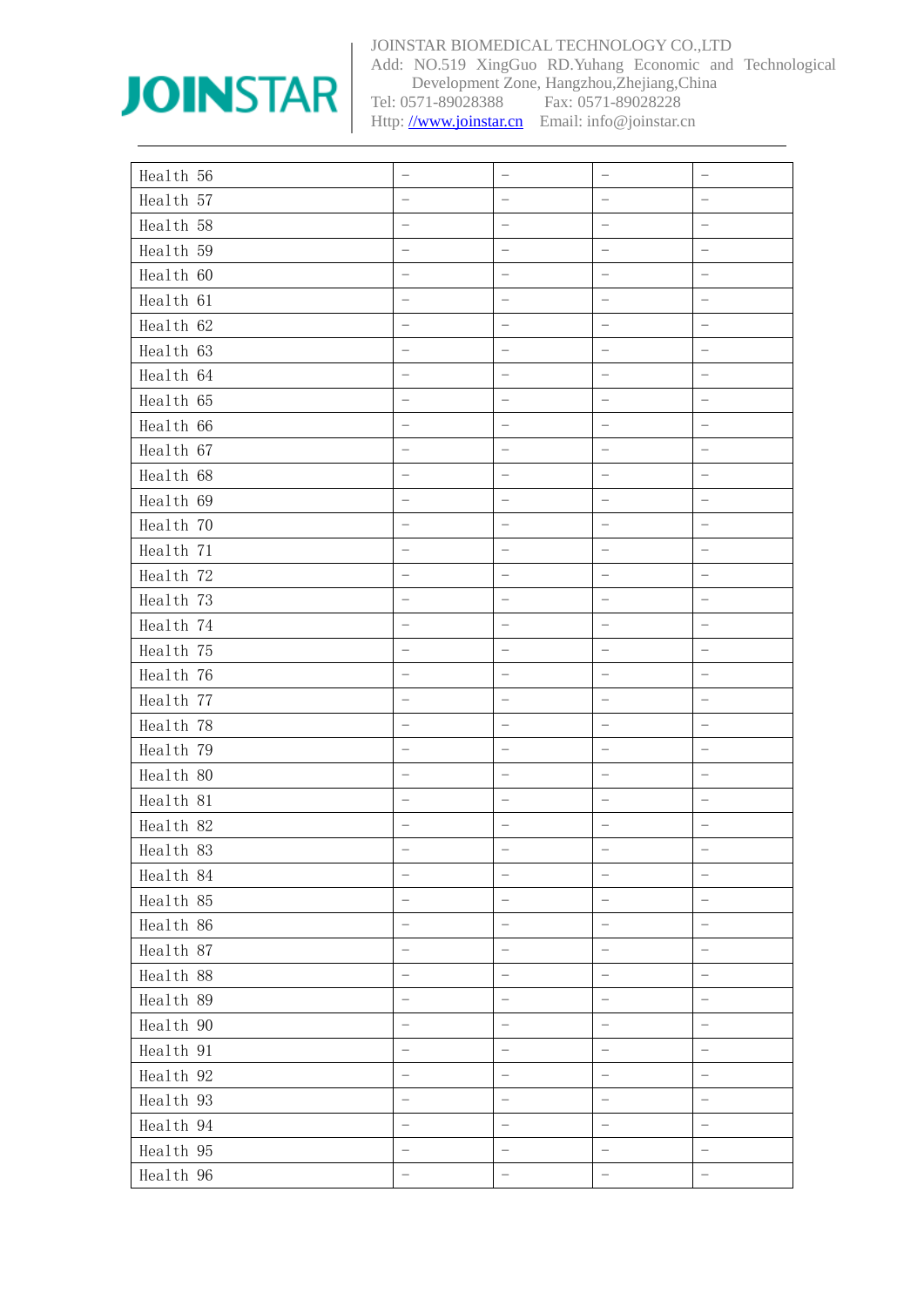

Add: NO.519 XingGuo RD.Yuhang Economic and Technological Development Zone, Hangzhou,Zhejiang,China<br>Tel: 0571-89028388 Fax: 0571-89028228 Fax: 0571-89028228

| Health 97                       |                  |           |                  |                      |
|---------------------------------|------------------|-----------|------------------|----------------------|
| Health 98                       |                  |           |                  |                      |
| Health 99                       |                  |           |                  |                      |
| Health 100                      |                  |           |                  |                      |
| Health 101                      |                  |           |                  |                      |
| Health 102                      |                  |           |                  |                      |
| Health 103                      |                  |           |                  |                      |
| Health 104                      |                  |           |                  |                      |
| Health 105                      |                  |           |                  |                      |
| Health 106                      |                  |           |                  |                      |
| A confirmed diagnosis for 1 day |                  | $^{+}$    | $^{+}$           | $^{+}$               |
| A confirmed diagnosis for 9 day | $^{+}$           | $^{+}$    | $^{+}$           | $^{+}$               |
| A confirmed diagnosis for 3 day | $+$              | $^{+}$    | $^{+}$           | $^{+}$               |
| A confirmed diagnosis for 6 day | $\boldsymbol{+}$ |           | $^{+}$           | $^{+}$               |
| A confirmed diagnosis for 2 day | $+$              | $^{+}$    |                  | $+$                  |
| A confirmed diagnosis for 5 day | $+$              | $^{+}$    | $^{+}$           | $^{+}$               |
| A confirmed diagnosis for 8 day | $\boldsymbol{+}$ |           |                  | $\ddot{\phantom{1}}$ |
| A confirmed diagnosis for 4 day | $\ddot{}$        | $\ddot{}$ | $\ddot{}$        | $+$                  |
| A confirmed diagnosis for 7 day | $+$              | $^{+}$    | $^{+}$           | $^{+}$               |
| A confirmed diagnosis for 7 day | $\boldsymbol{+}$ | $^{+}$    | $^{+}$           | $^{+}$               |
| A confirmed diagnosis for 2 day | $+$              | $\ddot{}$ | $^{+}$           | $^{+}$               |
| A confirmed diagnosis for 2 day |                  |           | $^{+}$           | $^{+}$               |
| A confirmed diagnosis for 2 day | $+$              |           | $^{+}$           | $^{+}$               |
| A confirmed diagnosis for 1 day | $+$              | $^{+}$    | $^{+}$           | $^{+}$               |
| A confirmed diagnosis for 1 day | $\boldsymbol{+}$ | $\ddag$   |                  | $^{+}$               |
| A confirmed diagnosis for 6 day | $\ddot{}$        | $^{+}$    | $^{+}$           | $^{+}$               |
| A confirmed diagnosis for 4 day | $^{+}$           | $^{+}$    |                  | $^{+}$               |
| A confirmed diagnosis for 4 day | $^{+}$           | $^{+}$    | $^{+}$           | $\ddot{}$            |
| A confirmed diagnosis for 3 day | $\ddot{}$        | $^{+}$    | $+$              | $^{+}$               |
| A confirmed diagnosis for 3 day | $\boldsymbol{+}$ |           |                  | $\ddot{}$            |
| A confirmed diagnosis for 1 day | $\ddot{}$        | $\ddot{}$ | $\ddot{}$        | $\ddot{}$            |
| A confirmed diagnosis for 2 day | $+$              |           | $\boldsymbol{+}$ | $\ddot{}$            |
| A confirmed diagnosis for 3 day |                  |           | $\pm$            |                      |
| A confirmed diagnosis for 2 day | $\ddot{}$        | $\ddot{}$ | $\ddot{}$        | $\ddot{\phantom{1}}$ |
| A confirmed diagnosis for 3 day | $+$              |           |                  | $^{+}$               |
| A confirmed diagnosis for 6 day | $\boldsymbol{+}$ |           | $\boldsymbol{+}$ | $\qquad \qquad +$    |
| A confirmed diagnosis for 1 day |                  |           | $\ddot{}$        | $+$                  |
| A confirmed diagnosis for 6 day | $+$              |           | $^{+}$           | $\ddot{}$            |
| A confirmed diagnosis for 8 day | $\boldsymbol{+}$ |           |                  |                      |
| A confirmed diagnosis for 4 day | $+$              | $\ddot{}$ | $\boldsymbol{+}$ | $+$                  |
| A confirmed diagnosis for 3 day | $\boldsymbol{+}$ |           |                  |                      |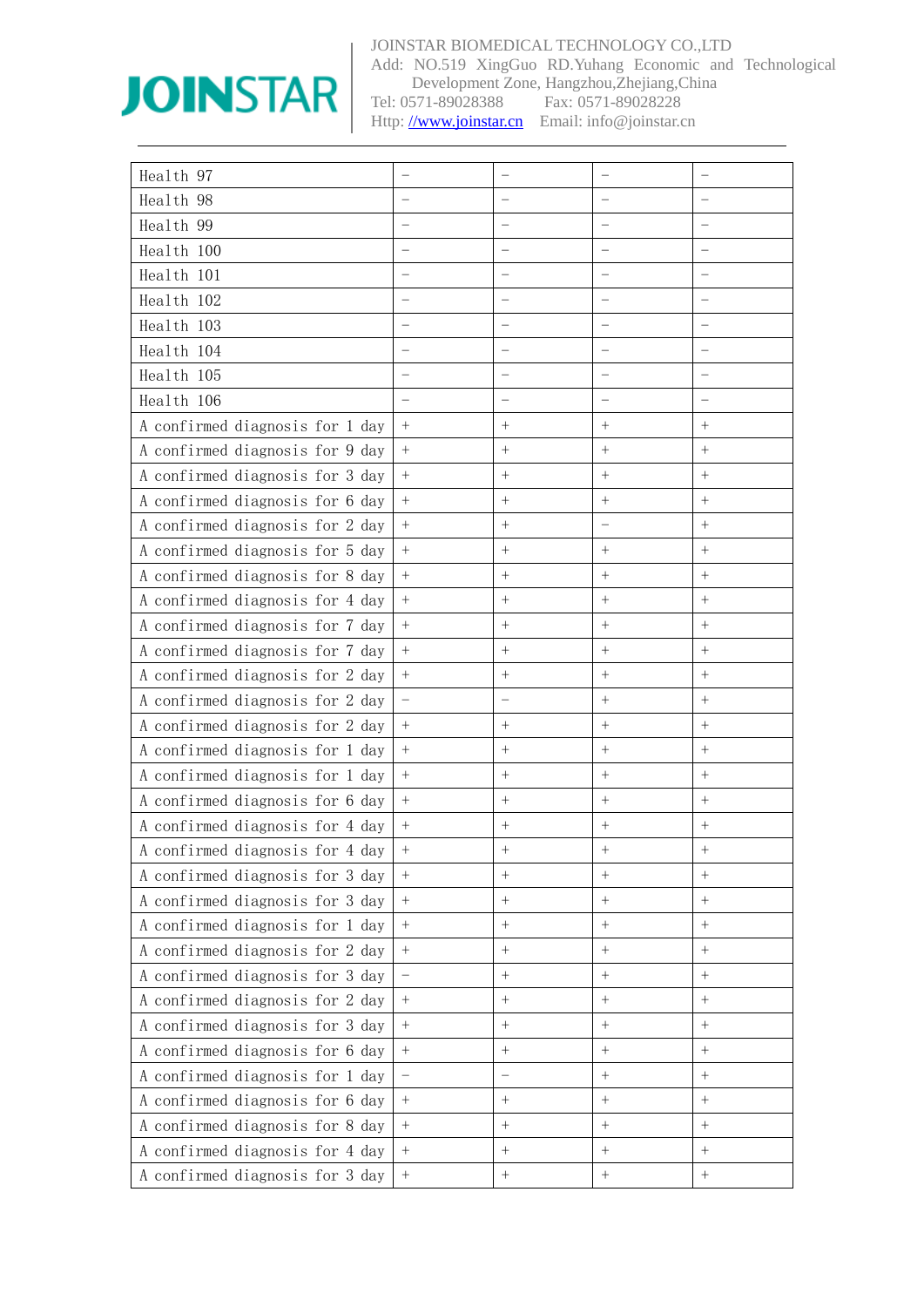

Add: NO.519 XingGuo RD.Yuhang Economic and Technological Development Zone, Hangzhou,Zhejiang,China<br>Tel: 0571-89028388 Fax: 0571-89028228 Fax: 0571-89028228

| A confirmed diagnosis for 2 day | $^{+}$           | $\hspace{0.1mm} +$ |                  |                  |
|---------------------------------|------------------|--------------------|------------------|------------------|
| A confirmed diagnosis for 5 day | $+$              | $^{+}$             | $\overline{+}$   | $\ddot{}$        |
| A confirmed diagnosis for 7 day | $+$              | $^{+}$             | $^{+}$           | $^{+}$           |
| A confirmed diagnosis for 9 day | $+$              | $^{+}$             | $^{+}$           | $+$              |
| A confirmed diagnosis for 3 day | $+$              | $^{+}$             | $^{+}$           | $+$              |
| A confirmed diagnosis for 1 day |                  |                    | $^{+}$           | $+$              |
| A confirmed diagnosis for 2 day | $+$              | $^{+}$             | $\overline{+}$   |                  |
| A confirmed diagnosis for 5 day | $+$              | $^{+}$             | $^{+}$           | $^{+}$           |
| A confirmed diagnosis for 4 day | $\overline{+}$   | $^{+}$             |                  | $^{+}$           |
| A confirmed diagnosis for 3 day | $+$              | $^{+}$             | $^{+}$           |                  |
| A confirmed diagnosis for 3 day | $+$              | $^{+}$             | $+$              | $^{+}$           |
| A confirmed diagnosis for 5 day | $\boldsymbol{+}$ | $^{+}$             | $^{+}$           | $+$              |
| A confirmed diagnosis for 5 day | $\boldsymbol{+}$ | $^{+}$             | $^{+}$           | $^{+}$           |
| A confirmed diagnosis for 9 day | $\ddot{}$        | $^{+}$             | $\ddot{}$        | $+$              |
| A confirmed diagnosis for 7 day | $+$              | $^{+}$             | $^{+}$           | $^{+}$           |
| A confirmed diagnosis for 2 day |                  |                    | $^{+}$           | $^{+}$           |
| A confirmed diagnosis for 3 day | $\boldsymbol{+}$ | $^{+}$             | $\ddag$          | $+$              |
| A confirmed diagnosis for 1 day |                  | $^{+}$             |                  | $^{+}$           |
| A confirmed diagnosis for 1 day | $\pm$            | $^{+}$             | $^{+}$           | $^{+}$           |
| A confirmed diagnosis for 2 day | $+$              | $^{+}$             | $\ddot{}$        | $^{+}$           |
| A confirmed diagnosis for 4 day | $+$              | $^{+}$             | $^{+}$           | $+$              |
| A confirmed diagnosis for 3 day | $+$              | $^{+}$             | $^{+}$           | $^{+}$           |
| A confirmed diagnosis for 7 day |                  | $^{+}$             | $^{+}$           | $^{+}$           |
| A confirmed diagnosis for 5 day | $+$              | $^{+}$             | $^{+}$           |                  |
| A confirmed diagnosis for 6 day | $\ddot{}$        | $^{+}$             | $\overline{+}$   | $^{+}$           |
| A confirmed diagnosis for 4 day |                  | $^{+}$             |                  | $^{+}$           |
| A confirmed diagnosis for 6 day |                  | $^{+}$             | $^{+}$           | $^{+}$           |
| A confirmed diagnosis for 1 day |                  | $^{+}$             | $^{+}$           | $^{+}$           |
| A confirmed diagnosis for 2 day | $\pm$            | $^{+}$             | $^{+}$           |                  |
| A confirmed diagnosis for 2 day | $+$              |                    |                  | $+$              |
| A confirmed diagnosis for 7 day | $\boldsymbol{+}$ | $\! +$             | $^{+}$           | $+$              |
| A confirmed diagnosis for 3 day | $\boldsymbol{+}$ |                    |                  | $+$              |
| A confirmed diagnosis for 2 day | $\, +$           | $\ddot{}$          | $\ddot{}$        | $+$              |
| A confirmed diagnosis for 1 day | $+$              | $\ddag$            | $\boldsymbol{+}$ | $+$              |
| A confirmed diagnosis for 2 day |                  |                    |                  |                  |
| A confirmed diagnosis for 7 day | $\ddot{}$        | $\ddot{}$          | $\ddot{}$        | $+$              |
| A confirmed diagnosis for 3 day | $+$              | $^{+}$             | $\ddot{}$        | $+$              |
| A confirmed diagnosis for 3 day | $\boldsymbol{+}$ | $^{+}$             |                  |                  |
| A confirmed diagnosis for 6 day | $\boldsymbol{+}$ | $\ddot{}$          | $\ddot{}$        | $\boldsymbol{+}$ |
| A confirmed diagnosis for 5 day | $\boldsymbol{+}$ | $\ddag$            | $^{+}$           | $+$              |
| A confirmed diagnosis for 6 day |                  | $\qquad \qquad +$  | $\boldsymbol{+}$ | $\boldsymbol{+}$ |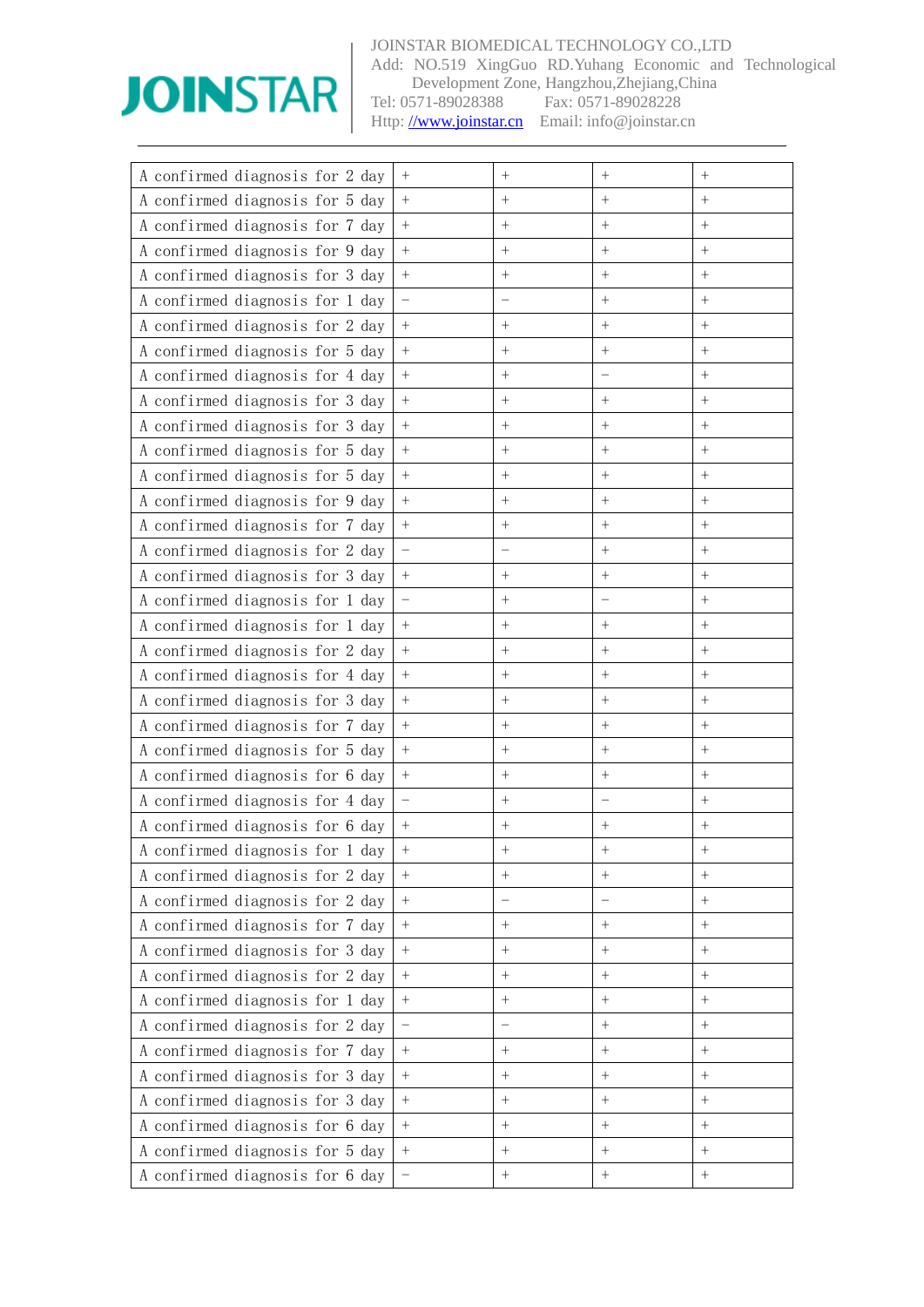

Add: NO.519 XingGuo RD.Yuhang Economic and Technological Development Zone, Hangzhou,Zhejiang,China<br>Tel: 0571-89028388 Fax: 0571-89028228 Fax: 0571-89028228

Http: [//www.joinstar.cn](mailto:www.joinstar.cn) Email: info@joinstar.cn

| A confirmed diagnosis for 7 day | $^{+}$         | $^{+}$    | $\overline{+}$ | $^{+}$    |
|---------------------------------|----------------|-----------|----------------|-----------|
| A confirmed diagnosis for 1 day | $\ddot{}$      | $\ddot{}$ | $\ddot{}$      | $+$       |
| A confirmed diagnosis for 3 day | $+$            | $^{+}$    | $^{+}$         | $+$       |
| A confirmed diagnosis for 5 day | $\ddot{}$      | $\ddag$   | $\ddot{}$      | $\ddot{}$ |
| A confirmed diagnosis for 6 day | $^{+}$         | $^{+}$    | $\overline{+}$ | $^{+}$    |
| A confirmed diagnosis for 2 day | $+$            | $^{+}$    | $\ddot{}$      | $+$       |
| A confirmed diagnosis for 5 day | $+$            | $^{+}$    | $^{+}$         | $+$       |
| A confirmed diagnosis for 6 day |                | $^{+}$    |                | $^{+}$    |
| A confirmed diagnosis for 1 day | $\ddot{}$      | $\ddot{}$ | $\ddot{}$      | $+$       |
| A confirmed diagnosis for 2 day | $+$            | $^{+}$    | $\ddot{}$      | $+$       |
| A confirmed diagnosis for 2 day | $+$            | $^{+}$    | $^{+}$         | $+$       |
| A confirmed diagnosis for 5 day | $+$            | $^{+}$    | $\ddot{}$      | $+$       |
| A confirmed diagnosis for 3 day | $^{+}$         | $^{+}$    | $^{+}$         | $^{+}$    |
| A confirmed diagnosis for 4 day | $\ddot{+}$     | $\ddot{}$ | $\ddot{}$      | $+$       |
| A confirmed diagnosis for 7 day | $\ddag$        | $^{+}$    | $\ddot{}$      | $+$       |
| A confirmed diagnosis for 6 day |                | $^{+}$    |                | $\ddot{}$ |
| A confirmed diagnosis for 2 day | $+$            | $^{+}$    | $\ddot{}$      | $+$       |
| A confirmed diagnosis for 3 day | $^{+}$         | $\ddag$   | $\ddot{}$      | $+$       |
| A confirmed diagnosis for 3 day | $\ddot{+}$     | $\ddag$   | $\ddot{}$      | $+$       |
| A confirmed diagnosis for 4 day | $^{+}$         | $^{+}$    | $\overline{+}$ | $^{+}$    |
| A confirmed diagnosis for 4 day | $+$            | $^{+}$    | $^{+}$         | $+$       |
| A confirmed diagnosis for 3 day |                |           |                | $+$       |
| A confirmed diagnosis for 5 day | $\ddot{}$      | $^{+}$    | $^{+}$         | $+$       |
| A confirmed diagnosis for 3 day | $\ddot{}$      | $^{+}$    | $^{+}$         | $^{+}$    |
| A confirmed diagnosis for 4 day | $\ddag$        | $^{+}$    | $^{+}$         | $+$       |
| A confirmed diagnosis for 3 day | $^{+}$         | $^{+}$    | $^{+}$         | $+$       |
| A confirmed diagnosis for 8 day | $\ddot{+}$     | $\ddag$   | $\ddot{}$      | $\ddot{}$ |
| A confirmed diagnosis for 6 day | $^{+}$         | $^{+}$    | $^{+}$         | $^{+}$    |
| A confirmed diagnosis for 7 day | $\ddot{}$      | $\ddot{}$ | $\ddot{}$      | $+$       |
| A confirmed diagnosis for 6 day | $\overline{+}$ | $^{+}$    | $^{+}$         | $^{+}$    |
| A confirmed diagnosis for 5 day | $\ddot{}$      | $^{+}$    | $\overline{+}$ | $+$       |

### 4.2 The above results are summarized as follows:

|               |          | Gold standard reagent |          |       |
|---------------|----------|-----------------------|----------|-------|
| Saliva Sample |          | Positive              | Negative | Total |
|               | Positive | 91                    | 0        | 91    |
| Test reagent  | Negative | 12                    | 106      | 118   |
|               | Total    | 103                   | 106      | 209   |